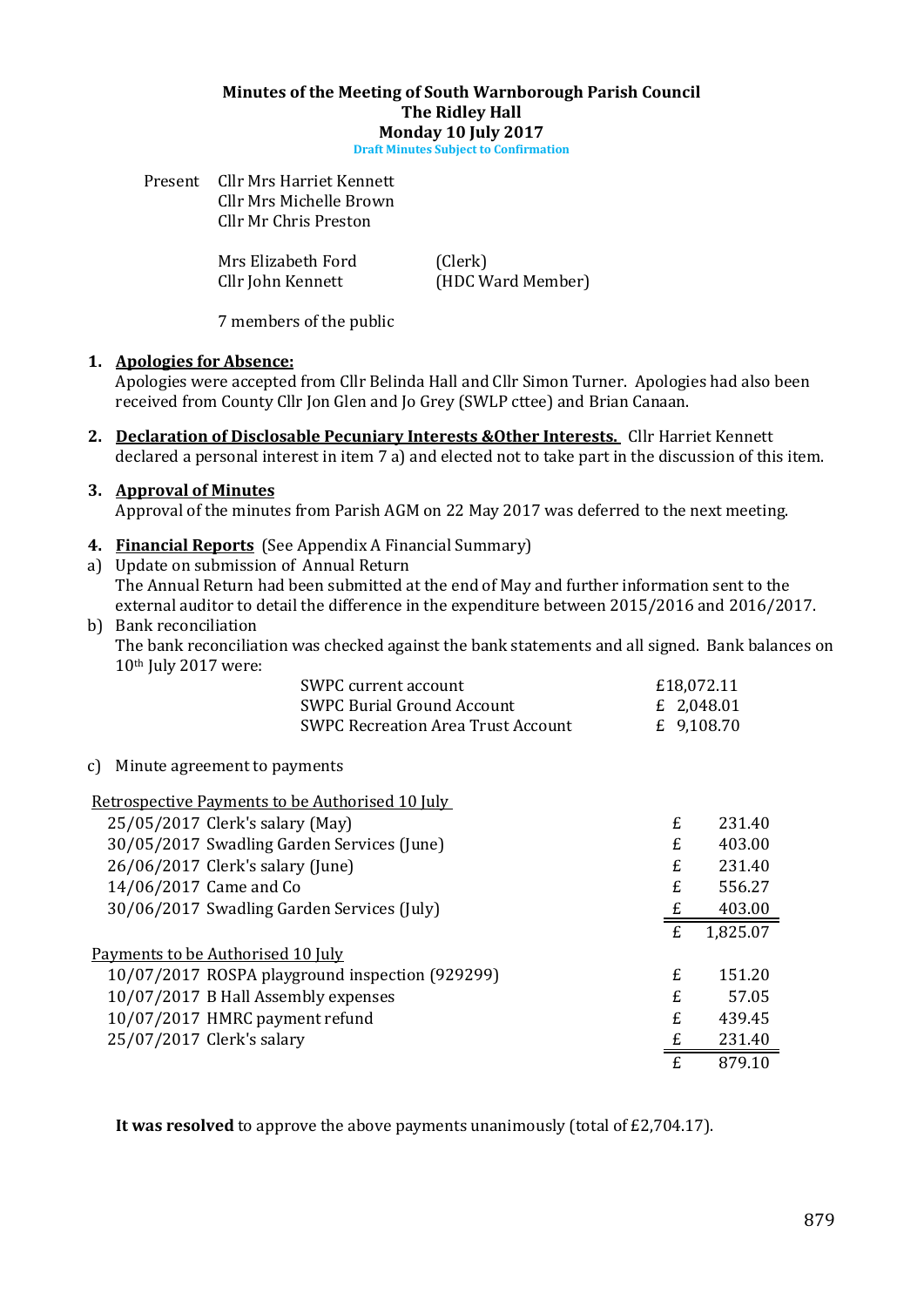# 5. Reports from Representatives

(Highways; RoWs; Village Green & War Memorial; Village Fete; SWAGA; Village Shop)

### Highways (David Hand):

No highways issues to report. David Hand had repaired the map board by the Village Shop.

### RoWs (David Thornton)

David Thornton would contact some of the residents along Footpath 1 where additional management of the hedges was required. Inspections of RoW's continuing and David Thornton would meet with HCC Countryside Access officer the next week to review maintenance issues on RoW's in the parish. A request for additional help with inspection of the rights of way was made and the setting up of a rota with residents was suggested. A report that dog mess had increased recently was discussed and the Clerk would contact the Hart dog wardens for advice.

### Village Green and War Memorial (from report provided by Mark Honour)

The volunteer rota was working well and thanks were given to the volunteers for their hard work. Additional plants would be purchased for the borders. Following a query from a resident the Clerk would confirm at the next meeting the remaining reserve allocated to the Village Green Project.

#### Village Fete (Barry Stoneman)

The Village Fete had gone very well and thanks were given to all the organizers and also those residents, who were not on the committee, but who had stayed on to help clear up.

Village Shop: (Barry Stoneman) All was going well.

SWAGA (Report provided by Peter Brown and read by Cllr Michelle Brown)

- 1. No major activity and thanks were given to Cllr Harriet Kennett for carrying out the weekly inspection.
- 2. The annual inspection report had been generally good and showed an improvement over recent years. This reflected the maintenance work which had recently been carried out.
- 3. The date to paint the equipment was to be confirmed.
- 4. A bubble football event would be carried out on the  $7<sup>th</sup>$  September with all funds raised being donated to the SWAGA. South Warnborough "as reigning champions" was encouraged to enter at least one team. Provision of food to raise more money was discussed.
- 5. Provision of a box at the side of the court to store the tennis net was discussed and it was decided to obtain the cost of buying one. The box would not be lockable.
- 6. As well as replacement of the zip wire, a quote would be obtained to repair the fencing and forwarded to the Parish Council for approval.
- 7. Tennis coaching had been organised for the summer holidays. The Clerk would forward the details for inclusion in the August parish magazine and Cllr Chris Preston would publish on the website.

#### 5. a) To consider change of contractor for management of weeds around SWAGA

It was resolved to appoint Dough Swadling to carry out the spraying at the SWAGA for up to four visits for up to £86.

# 5. b) To consider use of SWAGA for general fund raising events

This was discussed and it was decided that all applications would be considered on their own merits, with at least part of any amount raised being donated to SWAGA and the Clerk to check that necessary insurance was in place. The Clerk would check if Buckle and Partners were planning more than one Bubble Football Event at the SWAGA this summer.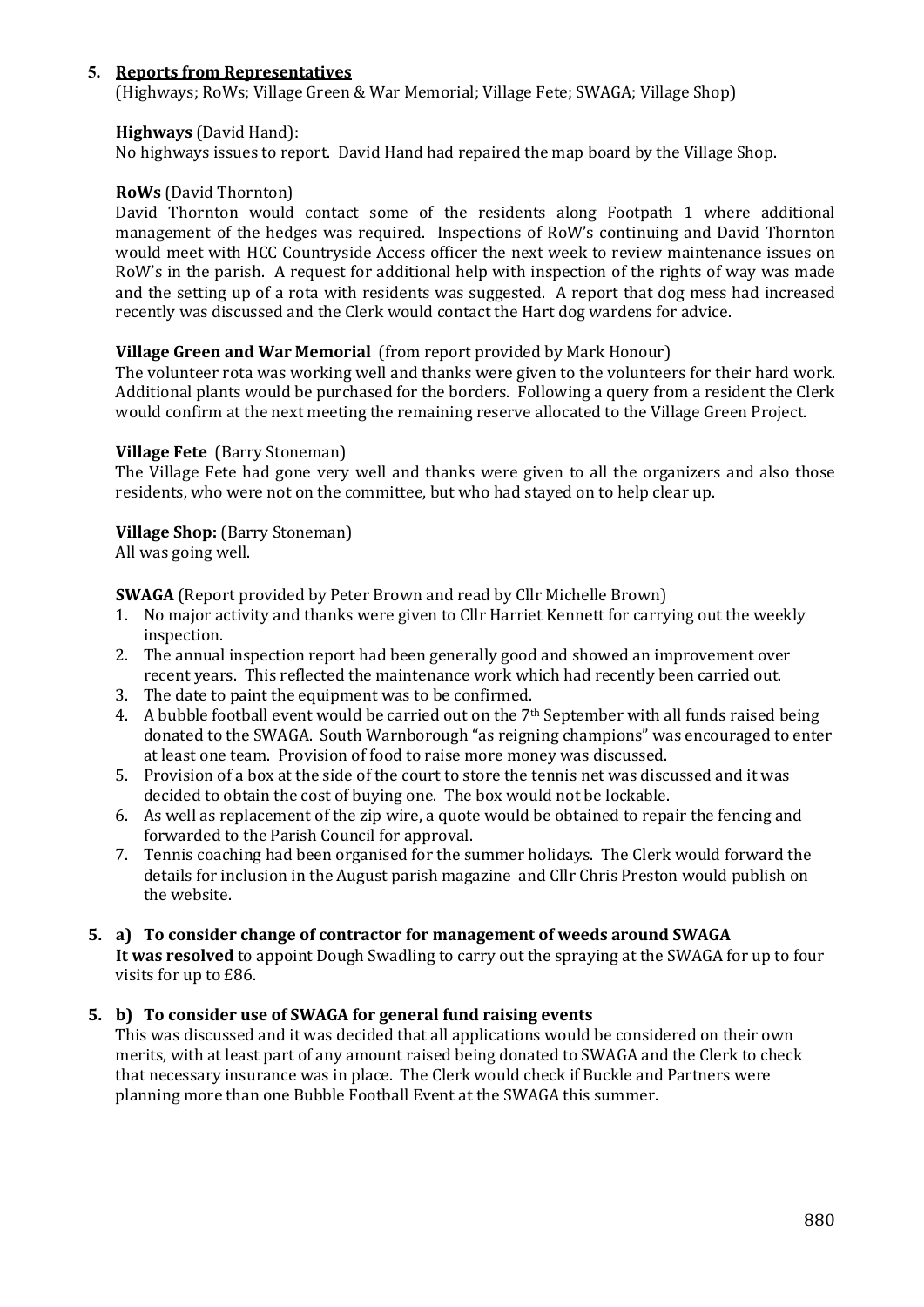# 6. Update from the SW Local Plan Review Committee

The Clerk had circulated a report from the case officer for the "Poachers Field" site. Hart DC had agreed a deadline with the applicant to either withdraw the application by 14th July or the application would be refused due to unresolved issues with surface drainage, foul drainage, highways and design in the Conservation Area. A new application was planned for submission later in the year.

# 7. To consider the following planning applications;

# a) 17/01422/HOU Everleigh Cottage, Lees Hill, South Warnborough, Hook

The application was not discussed by the Council as the meeting was not quorate for this item. Residents were invited to make comments but no comments were made.

# 8. Update on other previous applications since last meeting.

# Applications Decided

17/00428/HOU and 17/00429/LBC, Street Farmhouse, Alton Road. Alteration and landscaping works to front east elevation of house and front garden. Permission granted. 17/00368/FUL and 17/00369/LBC, Street Farmhouse, Alton Road. Proposed single storey rear extension and glass link, alterations and conversion to part of existing barn etc. Permission granted

17/00409/PRIOR, Elles View Barns, Alton Road. Change of Use of 1 and 2 Elles View Barns from Class B1 offices to residential within Class C3. Permission granted.

17/00265/CA South Warnborough Lodge, Lees Hill. Management of several trees in gardenamended specification. No objection.

17/00360/NMMA Thatch End, Lees Hill. Amendment to replace granted French Doors at rear of the property with concertina doors pursuant to 17/00360/FUL reinstatement of entrance and porch, coversion of car port to habitable space plus various internal alterations. Permission granted.

# Applications Ongoing:

17/00097/CA Vine Cottage, Lees Hill. Remove walnut tree. No information on re-assessment of application.

17/01341/ADJ ( Planning Authority HCC not Hart DC) Western Common, Humbly Grove Oilfield, The Avenue, Lasham. Variation of condition 1, 2 and 5 of planning permission 14/00863/CMA (to allow the continued export of oil by up to 4 tankers per day 8 movements) until production ceases or until 30 September 2025 whichever is the sooner).

The Parish Council had submitted the comment of no objection.

15/02357/FUL Land Adjacent to Poachers Field, Alton Road: Erection of 15 residential dwellings etc. Original application submitted 1/10/15. For report see item 6.

The lead contractors for the Holme Place development had written to the Parish Council to confirm that it would repair the damage to the highway verge caused by term long-term parking of many sub-comtractors' vehicles on Lees Hill.

# 9. Update from County Councillor

The County Councillor had sent his apologies that he could not attend the meeting.

# 10. Update from District Councillor

Hart District Council was now controlled by the Liberal Democrats and CCH (The Community Campaign (Hart)). This was not expected result in major revisions to the Local Plan spatial strategy as there was insufficient time to repeat the site assessments. Hart District Council had filled three of the four planning officer vacancies, which was all the more necessary due to the high number of planning appeals currently being made. The results from the latest consultation on the Local Plan would be out at the end of July, to be followed by the Regulation 19 consultation, plan finalization and then submission by next January.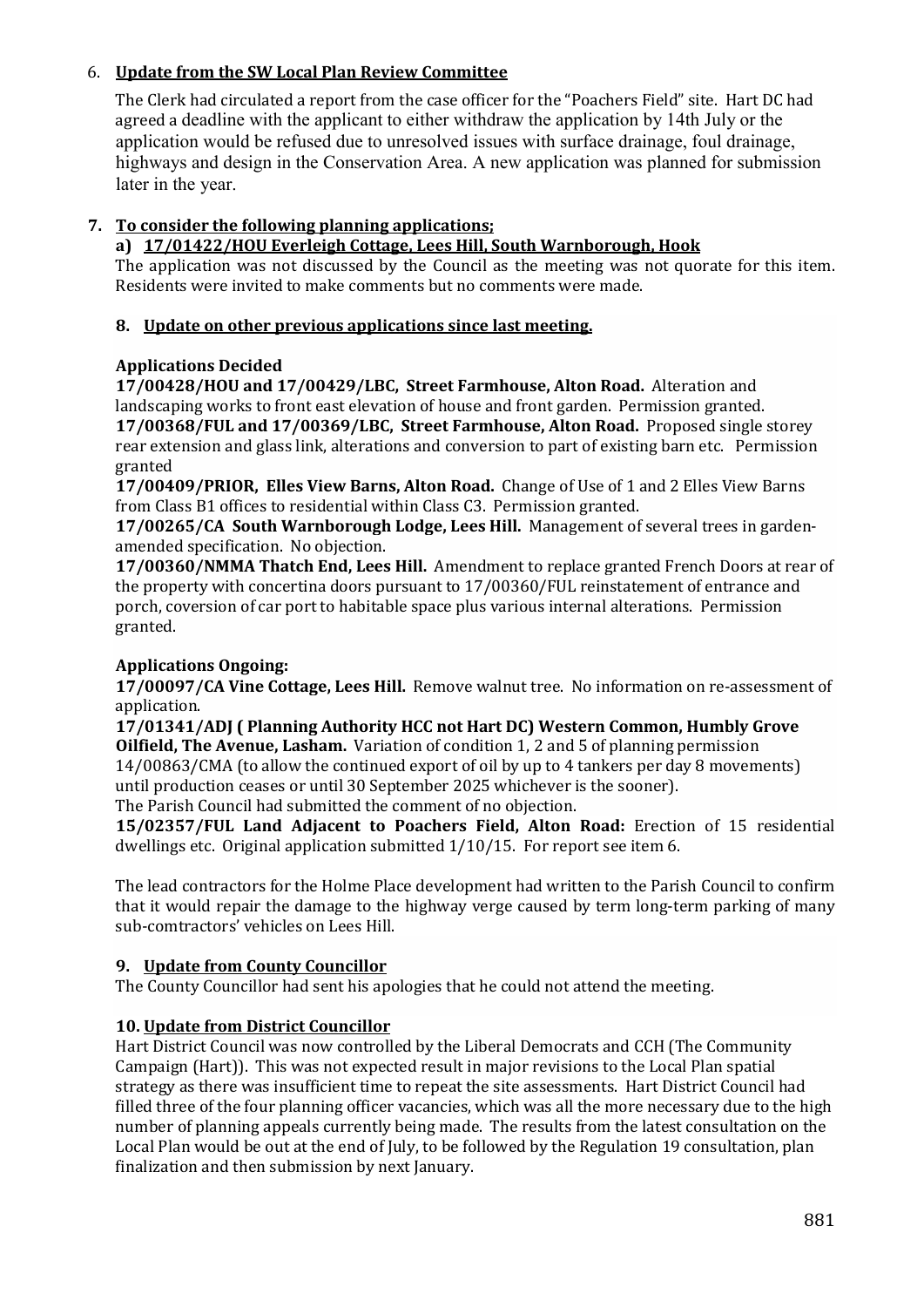# 11. To consider location for defibrillator

Several locations for the defibrillator were discussed and it was resolved to request that the defibrillator be mounted on the Village Hall. Purchase of a second unit was suggested so that it could be locate at the other end of the village (e.g. at the Village Shop). Use of the machine was straightforward and did not require training but familiarization events would be held in the next few months to give residents the opportunity to practice with the machine. The Clerk and Barry Stoneman would check set-up and maintenance requirements.

# 12. To consider new website

Cllr Chris Preston circulated print-outs showing the page formats for the new website. The web site would be set up following this format and would be operating in the next few weeks with some pages in an unfinished state. A village calendar was discussed but no decision was made on its inclusion on the website. The website would not be set up with limited access to some areas. Links to the website would be used where appropriate to enable efficient updating. The Clerk would upload Parish Council documents. Planning and tree works applications would be listed under the Parish Council part of the website.

# 13. To consider link of Parish Council email address to Parish Council website

It was resolved to set up a new Parish Council email address which was linked to the new website.

# 14. To consider revision of the Burial Ground Regulations to permit memorial plaques after the scattering of ashes

It was resolved that a meeting with the vicar would be held before a decision was made on whether memorial plaques could be placed in the burial ground after the scattering of ashes. This item would be on the agenda of the next meeting.

# 15. Questions and Answers from the Floor

A resident noted that some of the shrubs opposite the Village Shop needed cutting and the Clerk would obtain confirmation of ownership of the trees. The use of the SID was discussed. It was set to display speeds from 20 to 35 mph above which it flashed a slow down warning and was being moved around the village to optmise its effectiveness. The Clerk would ask for a Police speed enforcement officer to visit the village.

# 16. Confirm date of next meeting

The date of the next meetings was confirmed as Monday 4th September at The Ridley Hall, with a start time of 7.30pm.

The meeting finished at 9.37pm

Signed Chairman Date **Date** 

Parish Clerk Elizabeth Ford

(N.B. After the meeting the Clerk changed the date of the next meeting to Monday  $11<sup>th</sup>$ September. )